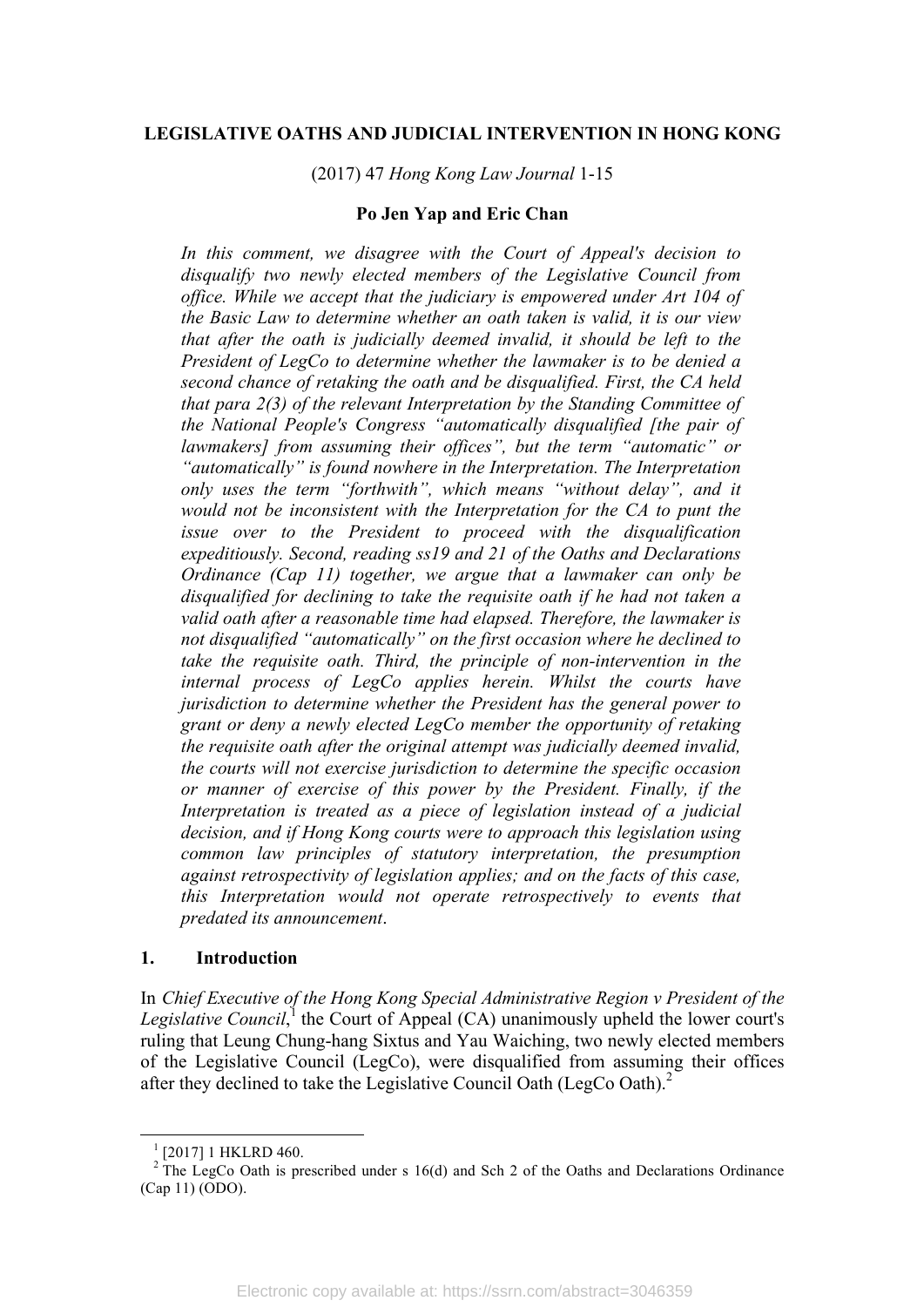In essence, the CA's reasoning was as follows. First, Art 104 of the Basic Law (BL) established a "constitutional requirement"<sup>3</sup> that members of the LegCo must, in accordance with law, swear to uphold the BL and swear allegiance to the Special Administrative Region when assuming office. Second, para 2(3) of the Interpretation of Art 104 of the BL by the Standing Committee of the National People's Congress (NPCSC) sets out "automatic disqualification"<sup>4</sup> as the consequence when an oath taker declines to take the relevant oath. Third, s 21(a) of the ODO--the implementing law of Art 104 of the BL--states that an office holder shall vacate his office if he declines or neglects to take the relevant oath,<sup>5</sup> and such vacation of office is "automatic".  $6$  Fourth, the courts have the power and responsibility to determine whether a constitutional requirement under the BL is complied with, $<sup>7</sup>$  and the court's</sup> role herein is not displaced by the common law principle of non-intervention in the internal process of LegCo. <sup>8</sup> Fifth, the Interpretation applies retrospectively to the oaths previously taken by Leung and Yau as it sets out the true meaning of Art 104 of the BL "from day one".<sup>9</sup> Therefore, as Leung and Yau had failed to comply with the above constitutional requirement by declining to take the LegCo Oath,<sup>10</sup> they were "automatically disqualified forthwith from assuming their offices"<sup>11</sup> under para  $2(3)$ of the Interpretation<sup>12</sup> and shall vacate their offices under s 21 of the ODO.<sup>13</sup> Accordingly, there was "no question of allowing them to retake the LegCo Oath".<sup>14</sup>

The material facts of the case may be briefly stated. In September 2016, Leung and Yau were elected as members of the LegCo in their respective geographical constituencies. On 12 October 2016, they were requested at the first meeting of the LegCo to take the LegCo Oath. Leung and Yau purported to do so, but they departed from the statutory text of the LegCo Oath by using terms such as "Hong Kong nation" and "Sheen-na"<sup>15</sup> in their oral affirmations. On 18 October 2016, the President of the Legislative Council (the President) gave a written ruling that the oaths taken by Leung and Yau were invalid,<sup>16</sup> but he was prepared to allow them to "take their oath afresh"

<u> 1989 - Jan Samuel Barbara, margaret e</u>

<sup>3</sup> *Chief Executive* (.n 1 above), [26].<br>
<sup>4</sup> *Ibid.*, [29].<br> *5 Ibid.*, [30].<br>
<sup>6</sup> *Ibid.*, [44].<br>
<sup>7</sup> *Ibid.*, [25].<br>
<sup>8</sup> *Ibid.*, [31].<br>
<sup>9</sup> *Ibid.*, [41].<br>
<sup>10</sup> *Ibid.*, [42].<br>
<sup>11</sup> *Ibid.*, [42].<br>
<sup>12</sup> Paragraph 2

"An oath taker is disqualified forthwith from assuming the public office specified in the Article if he or she declines to take the oath. An oath taker who intentionally reads out words which do not accord with the wording of the oath prescribed by law, or takes the oath in a manner which is not sincere or not solemn, shall be treated as declining to take the oath. The oath so taken is invalid and the oath taker is disqualified forthwith from assuming the public office specified in the Article." <sup>13</sup> *Chief Executive*(n 1 above), [42].Section 21 of the ODO reads:

"Any person who declines or neglects to take an oath duly requested which he is required to take by this Part, shall- (a) if he has already entered on his office, vacate it, and (b) if he has not entered on his office, be disqualified from entering on it".<br><sup>14</sup> *Chief Executive* (n 1 above), [42].<br><sup>15</sup> "Shee-na" is a derogatory term used by the Japanese to refer to the Chinese during the Second

World War.<br><sup>16</sup> Andrew Leung, "President's Ruling on the Validity of the Legislative Council Oath Taken by Six

Members at the Council Meeting of 12 October 2016"(18 October 2016), para 12(a), available at http://www.legco.gov.hk/yr16-17/english/pre\_rul/pre20161018-ref-e.pdf (visited 17 February 2017).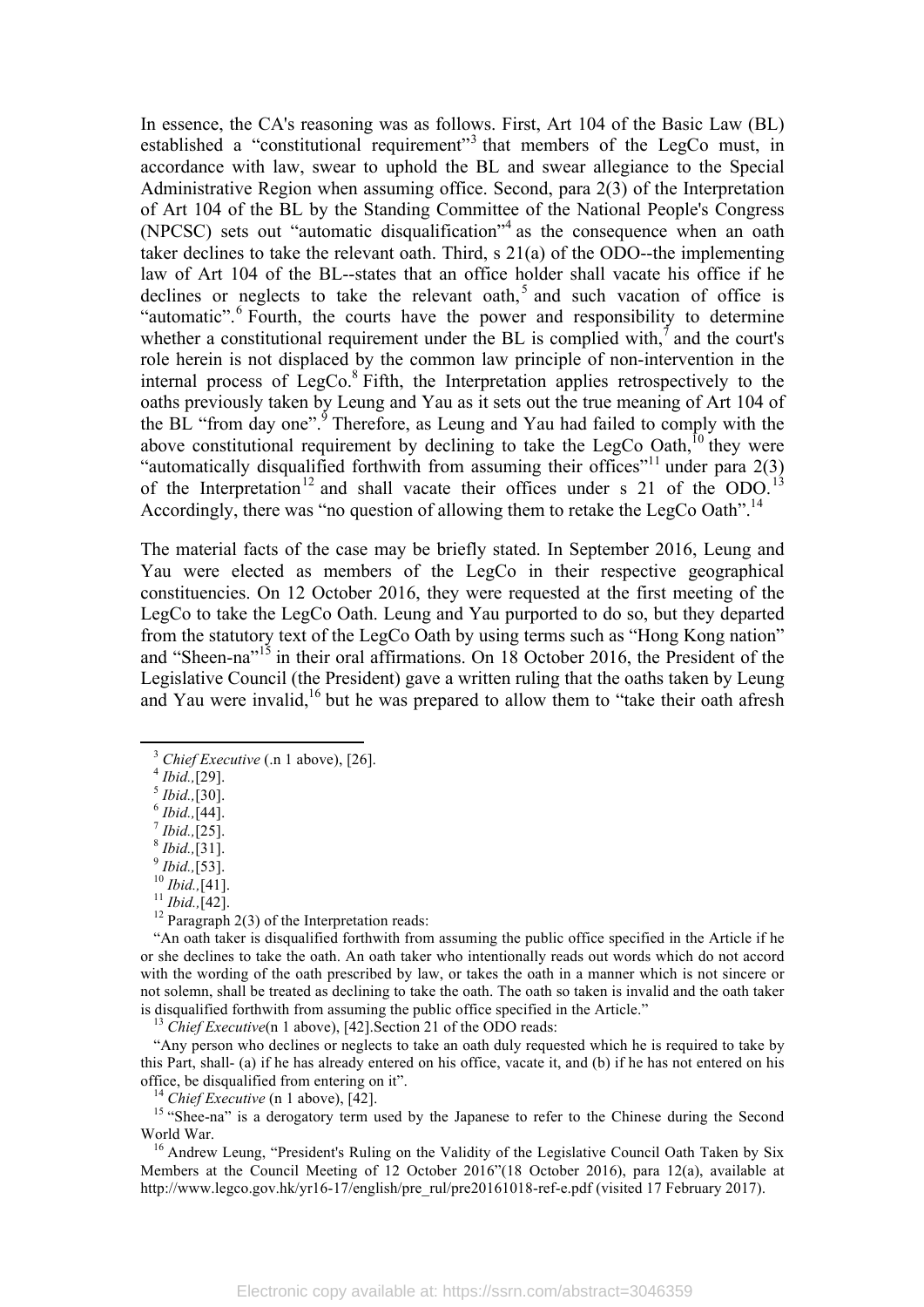at a Council meeting if they put forward their requests in writing".<sup>17</sup> On the same day, the Chief Executive and the Secretary for Justice commenced proceedings against the President and the two lawmakers, seeking declarations *inter alia* that the invalid oaths taken by Leung and Yau disqualified them from assuming their offices as LegCo members and the President had no power to re-administer their oaths. But on 7 November 2016, *before* the Court of First Instance (CFI) delivered its ruling, the NPCSC issued an Interpretation of Art 104 of the BL,<sup>18</sup> which *inter alia* provides that"[i]f the oath taken [by a public officer specified in Article 104 of the BL] is determined as invalid, no arrangement shall be made for retaking the oath".<sup>19</sup> The CFI eventually held that Leung and Yau had declined to take the LegCo Oath and s 21 of the ODO should therefore operate to disqualify them as LegCo members,  $^{20}$  without requiring any further steps to be taken by the President or any other person.<sup>21</sup> The CA dismissed Leung and Yau's appeal.

In this comment, we disagree with the CA's decision to disqualify Leung and Yau from office. While we accept that the judiciary is empowered under Art 104 of the BL to determine whether an oath taken is valid, it is our view that after the oath is judicially deemed *invalid*, it should be left to the President to determine whether the lawmaker is to be denied a second chance of retaking the oath and be disqualified. First, the CA held that para 2(3) of the Interpretation "automatically disqualified [the pair of lawmakers] forthwith from assuming their offices",<sup>22</sup> but the term "automatic" or "automatically" is found nowhere in the Interpretation. The Interpretation only uses the term "forthwith", which means "without delay",<sup>23</sup> and it would not be inconsistent with the Interpretation for the CA to punt the issue over to the President to proceed with the disqualification expeditiously. Second, reading ss  $19^{24}$  and 21 of the ODO together, we argue that a lawmaker can only be disqualified for declining to take the requisite oath if he had not taken a valid oath after a reasonable time had elapsed, and not "automatically"<sup>25</sup> on the first occasion where he declined to take the requisite oath. Third, the principle of non-intervention in the internal process of LegCo applies herein. Whilst the courts have jurisdiction to determine whether the President has the general power to grant or deny a newly elected LegCo member the opportunity of retaking the requisite oath after the original attempt was judicially deemed invalid, the

<sup>&</sup>lt;sup>17</sup> *Ibid.*, para 7.<br><sup>18</sup> Interpretation of Article 104 of the Basic Law of the Hong Kong Special Administrative Region of the People's Republic of China by the Standing Committee of the National People's Congress (7 November 2016), available at https://www.elegislation.gov.hk/hk/A115!en@2016-11-07T00:00:00/longTitle?elpid=254663 (visited 17 March 2017).

<sup>&</sup>lt;sup>19</sup> Ibid., para 2(4).<br><sup>20</sup> Chief Executive of the Hong Kong Special Administrative Region v President of the Legislative *Council* [2016] 6 HKC 417, [47] (CFI).<br><sup>21</sup> *Ibid.*, [100]. The CFI also held that the outcome as far as Leung and Yau are concerned would be

<sup>&</sup>quot;the same with or without referring to the terms of the Interpretation": *Ibid.*, [120].<br><sup>22</sup> Chief Executive (n 1 above), [42].<br><sup>23</sup> Catherine Soanes and Angus Stevenson (eds), *Concise Oxford English Dictionary*(Oxford:

 $24$  Section 19 of the ODO reads:

<sup>&</sup>quot;A member of the Legislative Council shall, as soon as possible after the commencement of his term of office, take the Legislative Council Oath which- (a) if taken at the first sitting of the session of the Legislative Council immediately after a general election of all members of the Council and before the election of the President of the Council, shall be administered by the Clerk to the Council; (b) if taken at any other sitting of the Council, shall be administered by the President of the Council or any member acting in his place." <sup>25</sup> *Chief Executive* (n 1 above), [42].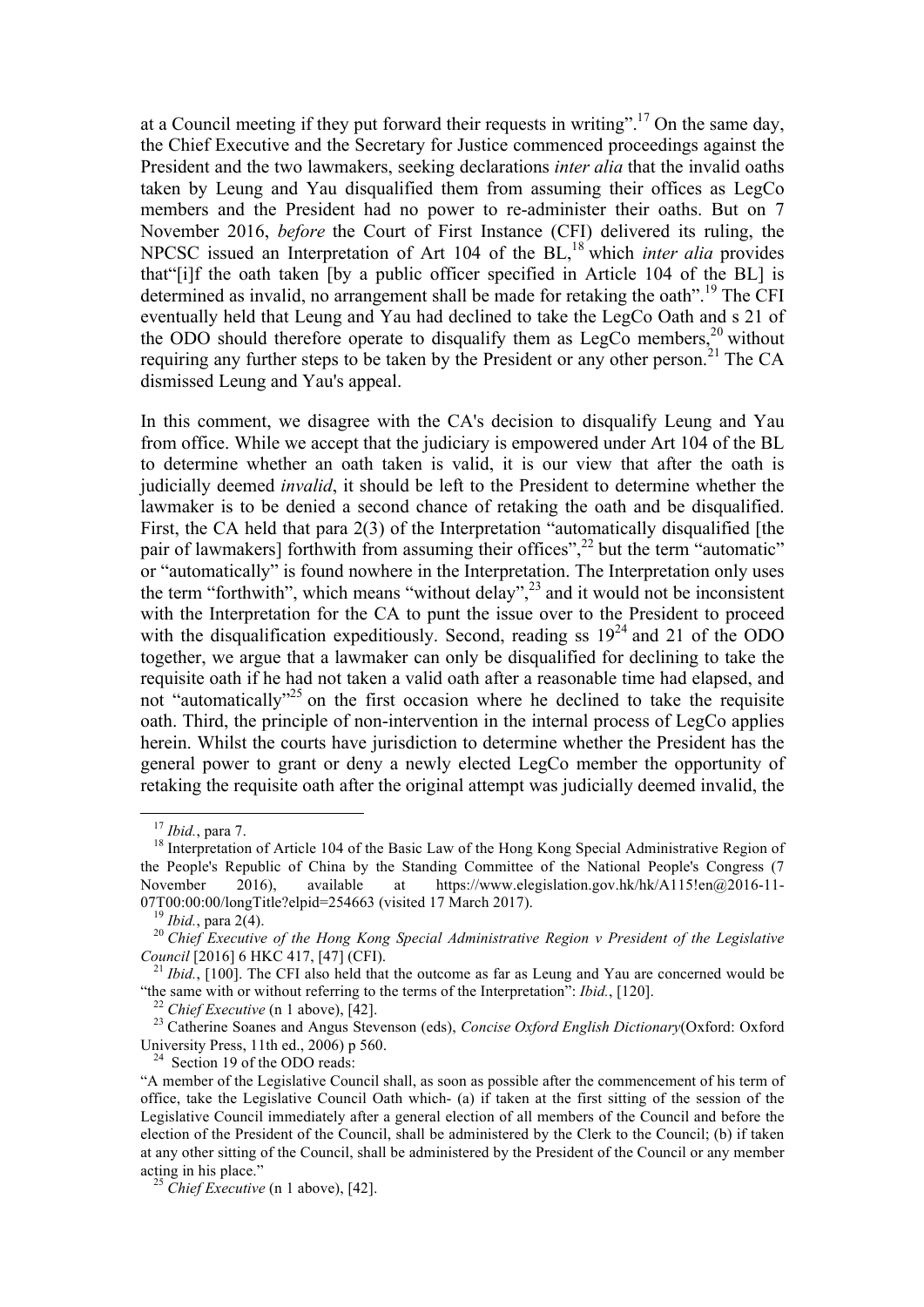courts will not exercise jurisdiction to determine the specific occasion or manner of exercise of this power by the President. Finally, if the NPCSC Interpretation is treated as a piece of legislation instead of a judicial decision, and if Hong Kong courts were to approach this legislation using common law principles of statutory interpretation, the presumption against retrospectivity of legislation applies; and on the facts of this case, this Interpretation would not operate retrospectively to events that predated its announcement.

# **2. Interplay between Art 104, the NPCSC Interpretation and the ODO**

The CA justified its duty to disqualify the lawmakers on the basis that it was its constitutional responsibility to "adjudicat[e] on the consequence of a failure to meet the constitutional requirement"26 imposed under Art 104 of the BL. As reasoned by the Court, Art 104 of the BL requires key public officials to swear allegiance to the Hong Kong Special Administrative Region before they can assume office, and it is for the courts to determine whether a constitutional requirement has been satisfied.<sup>27</sup>  $A$ *fortiori*, it must be for the courts-- and not the oath administrator--to determine whether a valid oath as required under Art 104 of the BL has been taken.<sup>28</sup> Otherwise, if a LegCo member is "wrongly ruled by the Clerk or President [of the LegCo] to have failed to comply with article 104 [of the BL] and disqualified",<sup>29</sup> that member would have no relief.

With respect, the CA's concerns are legitimate but misplaced. Undoubtedly, for the reasons given by the Court, the judiciary must be empowered under Art 104 of the BL to determine whether an oath taken is valid. If no judicial safeguards are in place, a delinquent and partisan oath administrator can unilaterally remove lawmakers duly elected by the people. Hence, in any dispute, upon a final judicial ruling that the oath taken is *valid*, the matter should rest henceforth and that lawmaker must be permitted to assume office.

On the other hand, it is our view that if the court decides that the oath taken is *invalid*, it should be left to the President to determine if the lawmaker is to be denied a second chance of retaking the oath and be disqualified. (On the facts of this dispute, if the Interpretation has retrospective effect--an issue that we will discuss later--the President would have no discretion but be legally bound by the Interpretation to disqualify Leung and Yau.) But unfortunately, the CA took the view that the disqualification of the said legislators was automatic, and it is to its reasons we now turn.

First, the CA held that para 2(3) of the Interpretation "automatically disqualified [the pair of lawmakers] forthwith from assuming their offices".<sup>30</sup> This is an unfortunate judicial sleight of hand .The term "automatic" or "automatically" is found nowhere in

<sup>&</sup>lt;u> 1989 - Jan Samuel Barbara, margaret e</u>

<sup>26</sup> *Ibid.,* [31]. <sup>27</sup> *Ibid.,* [32]. <sup>28</sup> *Ibid.,* [33]. <sup>29</sup> *Ibid.,* [74] (Lam V-P). <sup>30</sup> *Ibid.,* [42].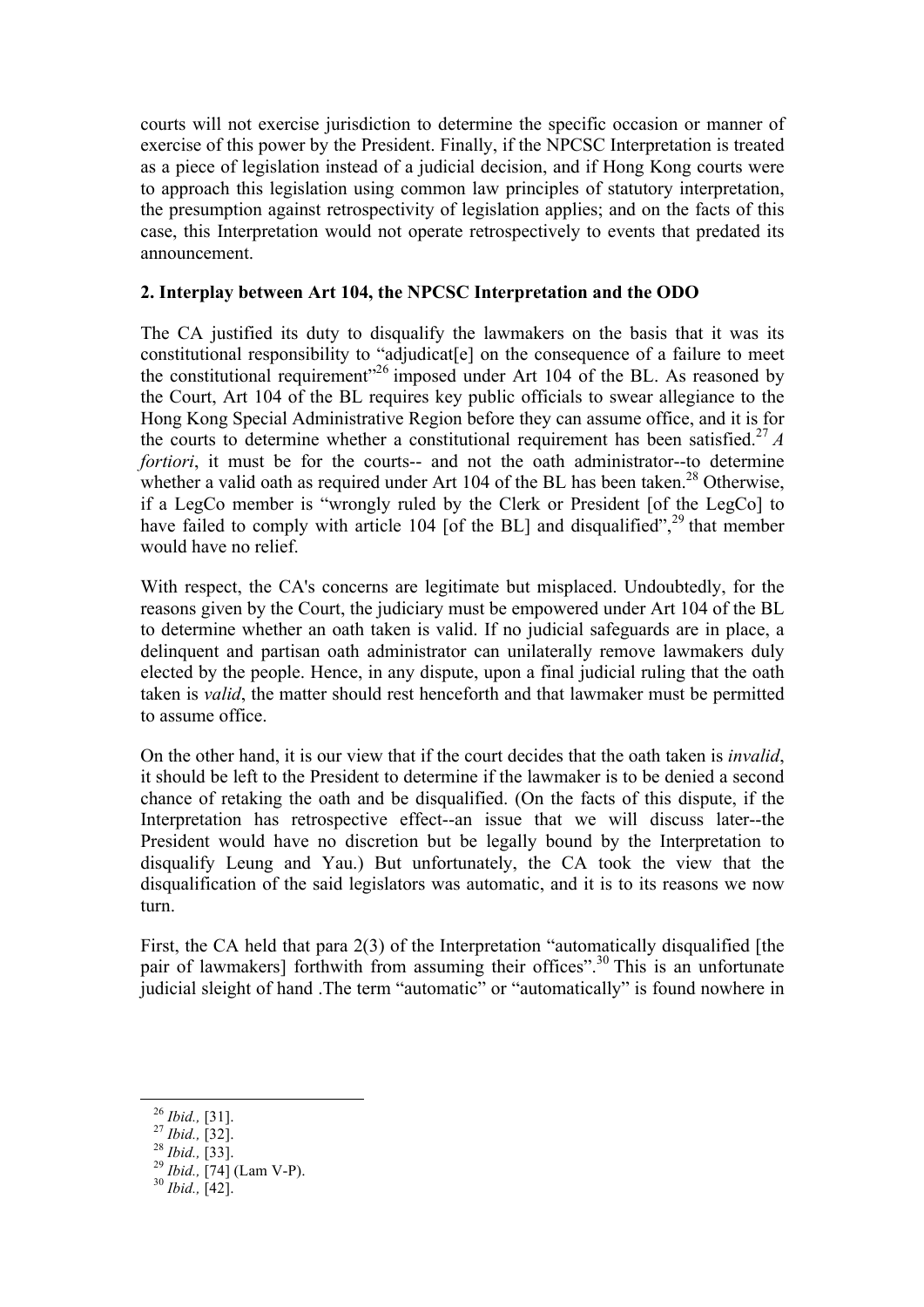the Interpretation. The Interpretation only uses the term "forthwith", $31$  which means "without delay", $32$  and it would not be inconsistent with the Interpretation for the CA to punt the issue over to the President to proceed with the disqualification expeditiously. We must emphasise that the Interpretation is actually *silent* on who should do the disqualifying. In fact, the courts are not even mentioned in the Interpretation.

Second, the CA held that s 21 of the ODO provides that:

"any person who declines․․․to take an oath duly requested which he is required to take by this Part shall․․․if he has already entered on his office, vacate it, and if he has not entered on his office, be disqualified from entering on it".

Therefore, the Court reasoned that s 21 not only did not allow the two lawmakers to retake their oaths,<sup>33</sup> their removal from office was "automatic".<sup>34</sup> On the Court's reading of s 21 of the ODO, any lawmaker who declines to take the oath shall be automatically disqualified or removed from office. If the Court was correct, this would mean that lawmakers who had declined to take the oath at the first available opportunity after being duly requested to do so, merely because they or their family members suddenly require emergency medical attention right before they were to be sworn in, those lawmakers too would be *automatically* disqualified from office. But surely this cannot be right.

More importantly, this would not even be what the ODO mandates. Section 19 of the ODO merely requires a member of the LegCo to take the oath "as soon as possible" after the commencement of his term of office, and it expressly provides that this oath can be taken at the first or "at any other sitting of the Council".<sup>35</sup> Therefore, s 21 of the  $ODO<sub>36</sub>$ , which disqualifies a lawmaker for declining or neglecting to take the oath "duly requested which he is required to take by this Part [IV of the ODO]", only takes effect when s 19--also in Part IV of the ODO--is flouted. This means that a lawmaker will only be disqualified after he declines or neglects to take the oath required by s 19 of the ODO, ie, he declines or neglects to take a valid LegCo Oath as soon as

 $31$  The corresponding term of "forthwith" in the Chinese version of the Interpretation is " $\mathbb{H}$ ", which denotes "就/使" (will) or "立刻" (without delay).None of these terms means "自動" (ie, automatic). The phrase "即喪失就任該條所列相應公職的資格" mandates the consequence of disqualification for a culpable public official, but the Chinese text of the Interpretation does not mandate "automatic" disqualification. Therefore, it would not be inconsistent with the Chinese text for the disqualification to be carried out by the President of the LegCo expeditiously.<br><sup>32</sup> Soanes and Stevenson (n 23 above).<br><sup>33</sup> *Chief Executive*(n 1 above), [42].<br><sup>34</sup> *Ibid.*,[44].<br><sup>35</sup> Section 19 of the ODO.<br><sup>36</sup> Section 21 of the ODO.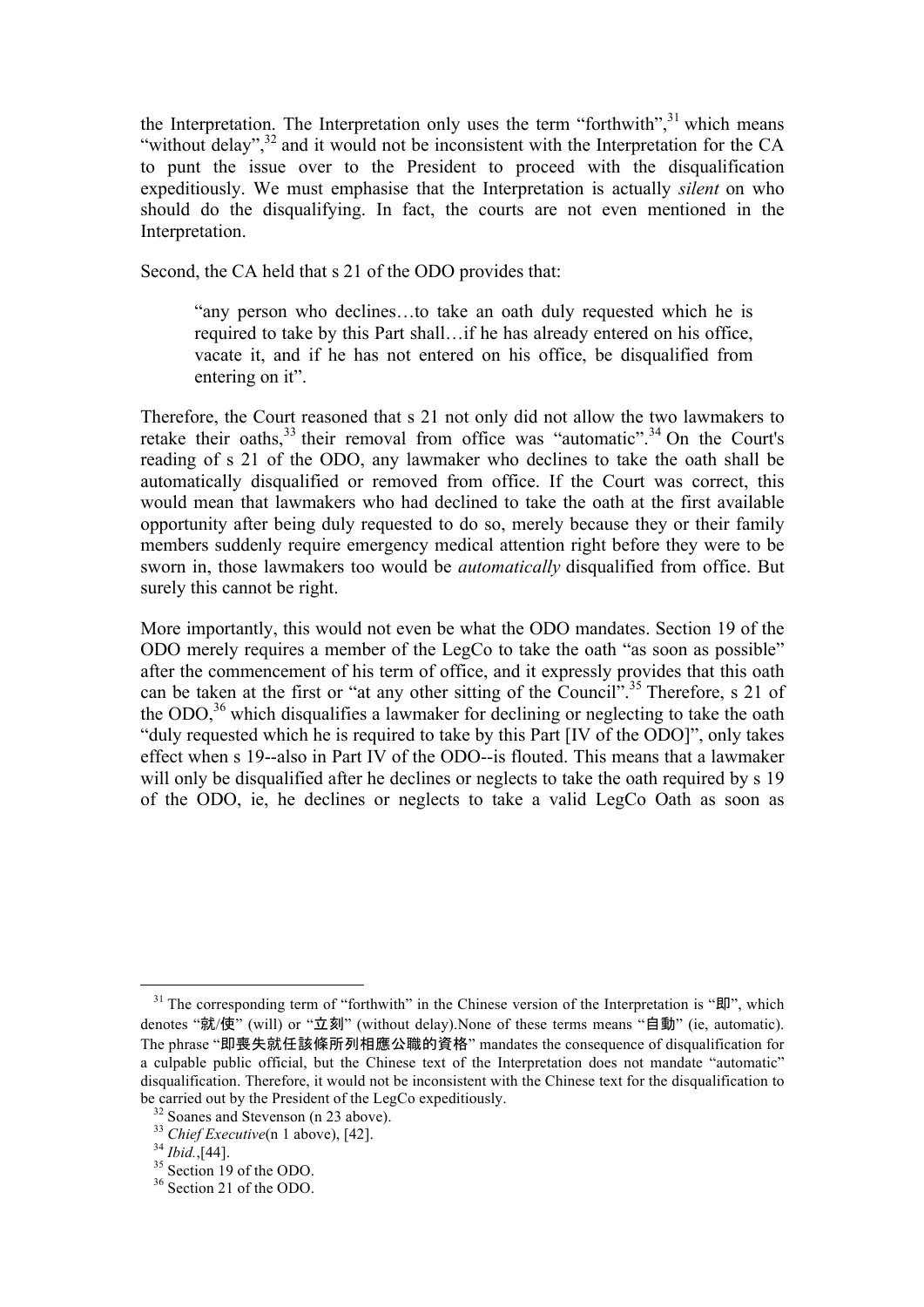reasonably possible $37$  after the commencement of his term of office. Therefore, it is clear that ss 19 and 21 of the ODO do not disqualify a lawmaker "automatically"38 on the first occasion where he declined to take the aforesaid oath. It is unfortunate that the CA did not explore the interpretive effect s 19 has on s 21 and the interplay between both statutory provisions.

Third, the CA held that"[t]he principle of non-intervention in the internal process of LegCo cannot prevent the court from adjudicating on the consequence of a failure to meet the constitutional requirement",  $39$  and therefore, it was for the courts to disqualify the two lawmakers after their oaths were deemed invalid.

The principle of non-intervention in the internal process of LegCo was affirmed by the Court of Final Appeal (CFA) in *Leung Kwok Hung v President of the Legislative*  Council (No1).<sup>40</sup> The CFA held that in construing and applying the provisions of the BL, it is necessary to apply concepts that are embedded in the common law, which include the principle that:

"the courts will not intervene to rule on the regularity or irregularity of the internal processes of the legislature but will leave it to [the legislature to] determine exclusively for itself matters of this kind".<sup>41</sup>

On the facts in *Leung Kwok Hung*, two lawmakers had attempted to filibuster a legislative bill by moving over 1,300 amendments at the relevant LegCo debate. After 33 hours into the debate, the President relied on r 92 of the Rules of Procedure of the LegCo  $(RoP)$ ,<sup>42</sup> which provides that in any matter not provided for in the RoP, the practice and procedure to be followed in the LegCo shall be as decided by the President,  $43$  to end the debate.

The central issue before the CFA in *Leung Kwok Hung* was whether Art 73(1) of the BL, which empowers the LegCo to "enact, amend or repeal laws in accordance with the provisions of  $[the BL]$  and legal procedures",<sup>44</sup> requires Hong Kong courts to exercise jurisdiction to ensure compliance with the RoP in the LegCo's law-making

<sup>&</sup>lt;sup>37</sup> In construing statutes, courts would avoid a construction that leads to an absurd result (an example of which is given above), since that is unlikely to be what the legislature intended: Francis Bennion and Oliver Jones (eds), *Bennion on Statutory Interpretation*(London: Sweet and Maxwell, 6th ed., 2013) p 869.Moreover, common law courts have often construed the phrase "as soon as possible" to mean "within a reasonable time": See *Hydraulic Engineering Co Ltd v McHaffie Goslett & Co*(1878) 4 QBD 670, 673;*Vines v Djordjevitch* (1955) 91 CLR 512, 522;*R v Greenaway*(1994) 12 CRNZ 103, 106.Therefore, "as soon as possible" in s 19 of the ODO should mean "as soon as *reasonably* possible" and hence within "a *reasonable* time".<br>
<sup>38</sup> Chief Executive (n 1 above), [42].<br>
<sup>39</sup> Ibid., [31].<br>
<sup>40</sup> (2014) 17 HKCFAR 689.<br>
<sup>41</sup> Ibid., [28].<br>
<sup>42</sup> Article 75(2) of the BL reads: "The rules of procedure of the Legisl

the Council on its own, provided that they do not contravene this Law."<br><sup>43</sup> Rule 92 of the RoP reads:

<sup>&</sup>quot;In any matter not provided for in these Rules of Procedure, the practice and procedure to be followed in the Council shall be such as may be decided by the President who may, if he thinks fit, be guided by the practice and procedure of other legislatures."

Article 73(1) of the BL reads: "The Legislative Council of the Hong Kong Special Administrative Region shall exercise the following powers and functions;...To enact, amend or repeal laws in accordance with the provisions of this Law and legal procedures".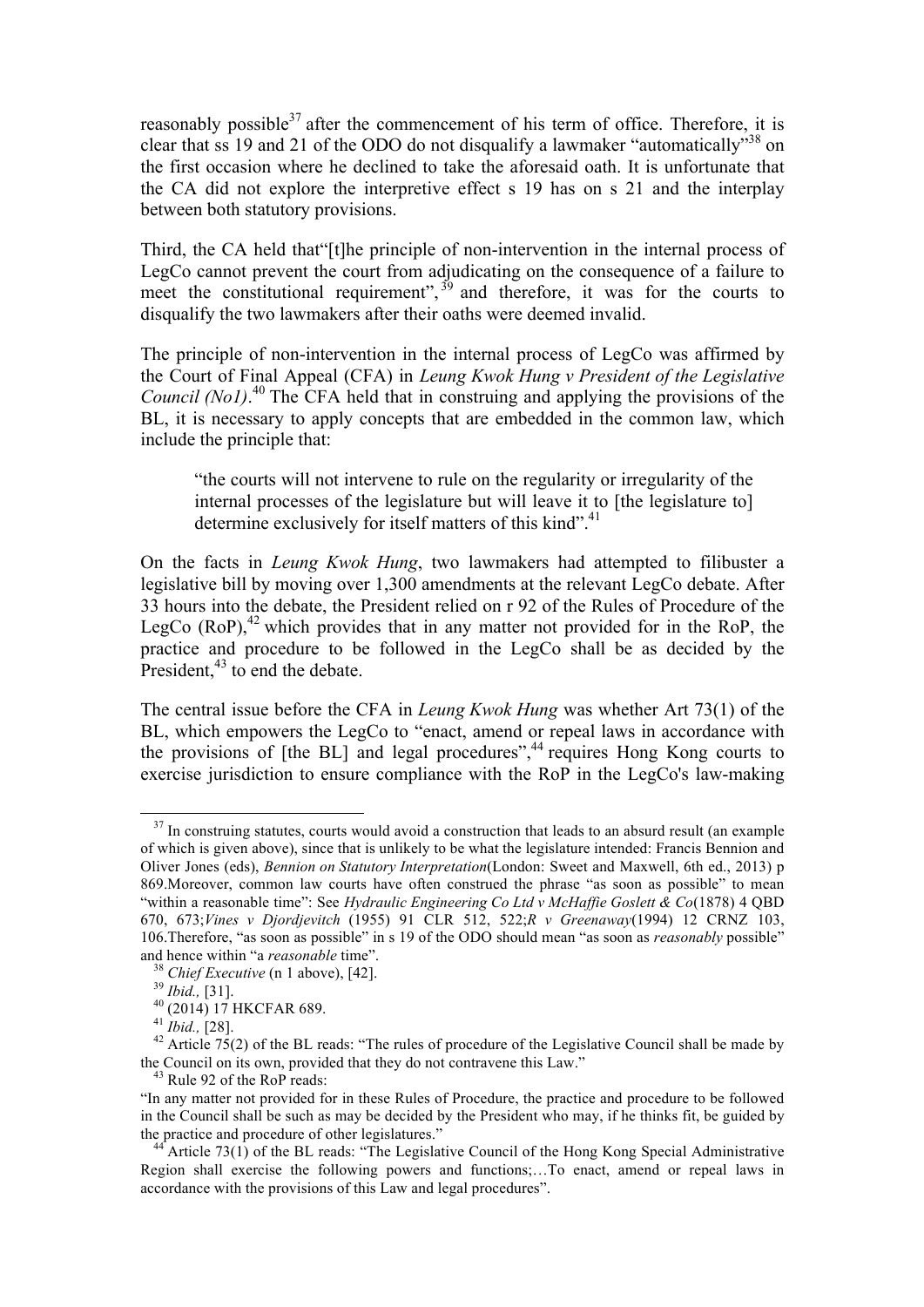process. Critically, the CFA noted that Art 73(1) of the BL does not address the question of whether any non-compliance with the "legal procedures" in the legislative process would invalidate the law that was enacted after such non-compliance.<sup>45</sup> Since Art 73(1) of the BL is *ambiguous* on this point, the Court held that the constitutional provisions therein do not displace the common law principle of non-intervention.<sup>46</sup> Nevertheless, pursuant to a written constitution which confers law-making powers on the legislature, the judiciary will determine whether the legislature has a particular power or privilege, $4^{\frac{3}{7}}$  but they will not exercise jurisdiction to determine "the occasion" or the manner of exercise"<sup>48</sup> of such powers or privileges by the LegCo or its President.

On this basis, the CFA in *Leung Kwok Hung* determined that the President had the power to terminate a debate, as this was inherent in his power granted under Art 72(1) of the BL to "preside over meetings".<sup>49</sup> But it was not for the Court to consider whether that power was exercised properly or whether the impugned decision to close the debate was an unauthorised making of a rule of procedure.<sup>50</sup>

In *Leung Kwok Hung* , notwithstanding that Art 73(1) of the BL explicitly requires the LegCo to "enact․․․laws in accordance with the provisions of [the BL] and legal procedures", the CFA held that Art 73(1) was ambiguous on whether any noncompliance with the "legal procedures" in the legislative process would invalidate the law that was enacted after such non-compliance.<sup>51</sup> In view of this ambiguity, the Court held that the constitutional provisions therein do not displace the common law principle of non-intervention in the internal affairs of LegCo.<sup>52</sup> Where this principle applies, the judiciary will only determine whether the legislature has a particular power<sup>53</sup>--which on the facts was the power to terminate a legislative debate--and it will not exercise jurisdiction to determine "the occasion or the manner of exercise"<sup>54</sup> of such powers by the LegCo or its President.

The principles laid out in *Leung Kwok Hung* are apposite herein. Just as Art 73(1) of the BL is ambiguous on whether any non-compliance with the "legal procedures" in the legislative process would invalidate any legislation that was enacted after such non-compliance, Art 104 of the BL<sup>55</sup> and the relevant NPCSC Interpretation are *ambiguous* on whether Hong Kong courts are required to enforce the adverse

 

<sup>&</sup>lt;sup>45</sup> *Leung Kwok Hung* (n 40above), [36].<br><sup>46</sup> *Ibid.*, [38].<br><sup>47</sup> *Ibid.*, [39].<br><sup>48</sup> *Ibid.*, [43].<br><sup>49</sup> *Ibid.*,[46]. Article 72(1) of the BL reads: "The President of the Legislative Council of the Hong Kong Special Administrative Region shall exercise the following powers and functions:․․․To preside over meetings".<br><sup>50</sup> *Leung Kwok Hung* (n 40above), [46].<br><sup>51</sup> *Ibid.*, [36].<br><sup>52</sup> *Ibid.*, [38].<br><sup>53</sup> *Ibid.*, [39].<br><sup>54</sup> *Ibid.*, [43].<br><sup>55</sup> Article 104 of the BL reads:

<sup>&</sup>quot;When assuming office, the Chief Executive, principal officials, members of the Executive Council and of the Legislative Council, judges of the courts at all levels and other members of the judiciary in the Hong Kong Special Administrative Region must, in accordance with law, swear to uphold the Basic Law of the Hong Kong Special Administrative Region of the People's Republic of China and swear allegiance to the Hong Kong Special Administrative Region of the People's Republic of China."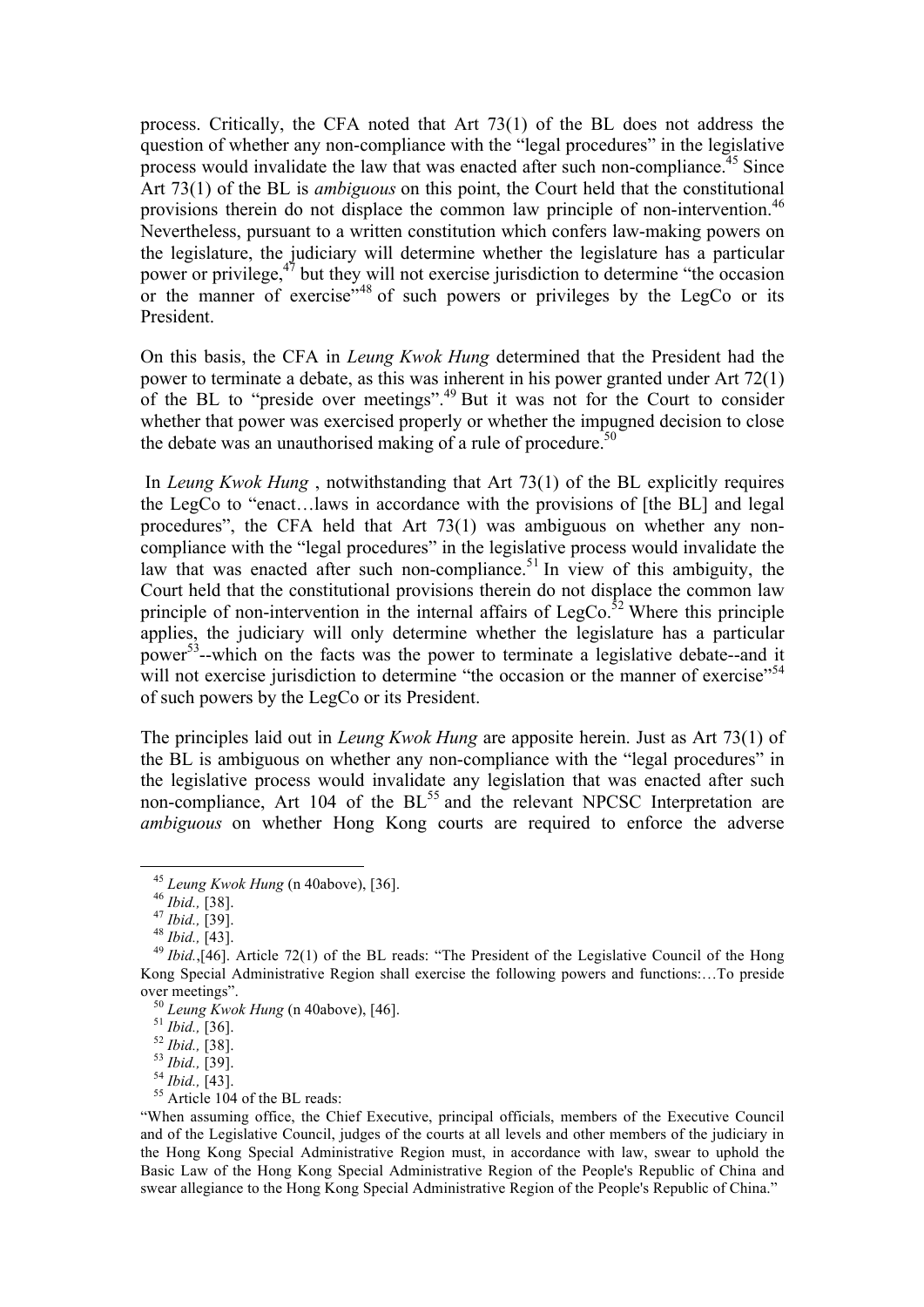consequences that follow from an invalid LegCo Oath. In view of this ambiguity, these provisions do not displace the principle of non-intervention in the internal affairs of LegCo. Therefore, whilst the courts have jurisdiction to determine whether the President has the general power to grant or deny a newly elected LegCo member the opportunity to retake the requisite oath after the original attempt was judicially deemed invalid, the courts will not exercise jurisdiction to determine the specific occasion or manner of exercise of this power by the President.

It is our view that the BL and the RoP confer on the President this aforesaid power to grant or deny a newly elected LegCo member the opportunity to retake the requisite oath. First, as discussed earlier, s 19 of the ODO merely imposes on a LegCo member the duty to take a valid LegCo Oath as soon as reasonably possible after his term of office begins; it also provides that this valid LegCo Oath may be taken at the "first sitting" or "any other sitting" of the LegCo.<sup>56</sup> Therefore, s 19 clearly contemplates that a LegCo Oath can be re-administered at another sitting if a valid one was not taken at the first sitting of the LegCo. Second, Art 72(2) of the BL empowers the President to "decide on the agenda".<sup>57</sup> Thus, the President is conferred with the general power to determine that the legislative agenda should or should not include the re-administration of the LegCo Oath for its members. Third, since neither the ODO nor the RoP specifies the time limit for a LegCo member to take a valid oath, save that it must be taken within a reasonable time,<sup>58</sup> r 92 of the RoP applies. As mentioned, r 92 of the RoP provides that the practice and procedure to be followed in LegCo for any matter not provided for in the RoP shall be decided by the President.<sup>59</sup> Therefore, the President is conferred with the general power to decide--in accordance with the Interpretation, the ODO and the RoP--the practice and procedure to be followed when determining if the LegCo Oath can be re-administered.

Hence, once it is determined that the President has this general power, it is not for the courts to exercise jurisdiction to determine "the occasion or the manner of exercise"<sup>60</sup> of this power. Therefore, even if the Interpretation provides that no arrangements shall be made for retaking the oath after the oath taken is determined as invalid, it is not for the courts to determine, on behalf of the President, that this "occasion" does not warrant the re-administration of the oath, nor is it for the courts to dictate the "manner" by which the refusal to re-administer the oath should be performed by the President.

The interplay between Art 104 of the BL, the NPCSC and the ODO raises two separate and conceptually distinct issues and, with respect, the CA has conflated both. The first concerns the consequence for legislators if they intentionally decline to take the prescribed oath; the second pertains to which branch of government is tasked with enforcing any adverse consequence that follows from an invalid oath. The Interpretation has made it clear that the consequence of the abovementioned misconduct is disqualification. But one must note that the Interpretation is actually

 $56$  Section 19 of the ODO.<br> $57$  Article 72(2) of the BL reads:

<sup>&</sup>quot;The President of the Legislative Council of the Hong Kong Special Administrative Region shall exercise the following powers and functions:...To decide on the agenda, giving priority to government

bills for inclusion in the agenda".<br><sup>58</sup> See discussion in note 37 on s 19 of the ODO.<br><sup>59</sup> Rule 92 of the RoP.<br><sup>60</sup> *Leung Kwok Hung* (n 40 above), [43].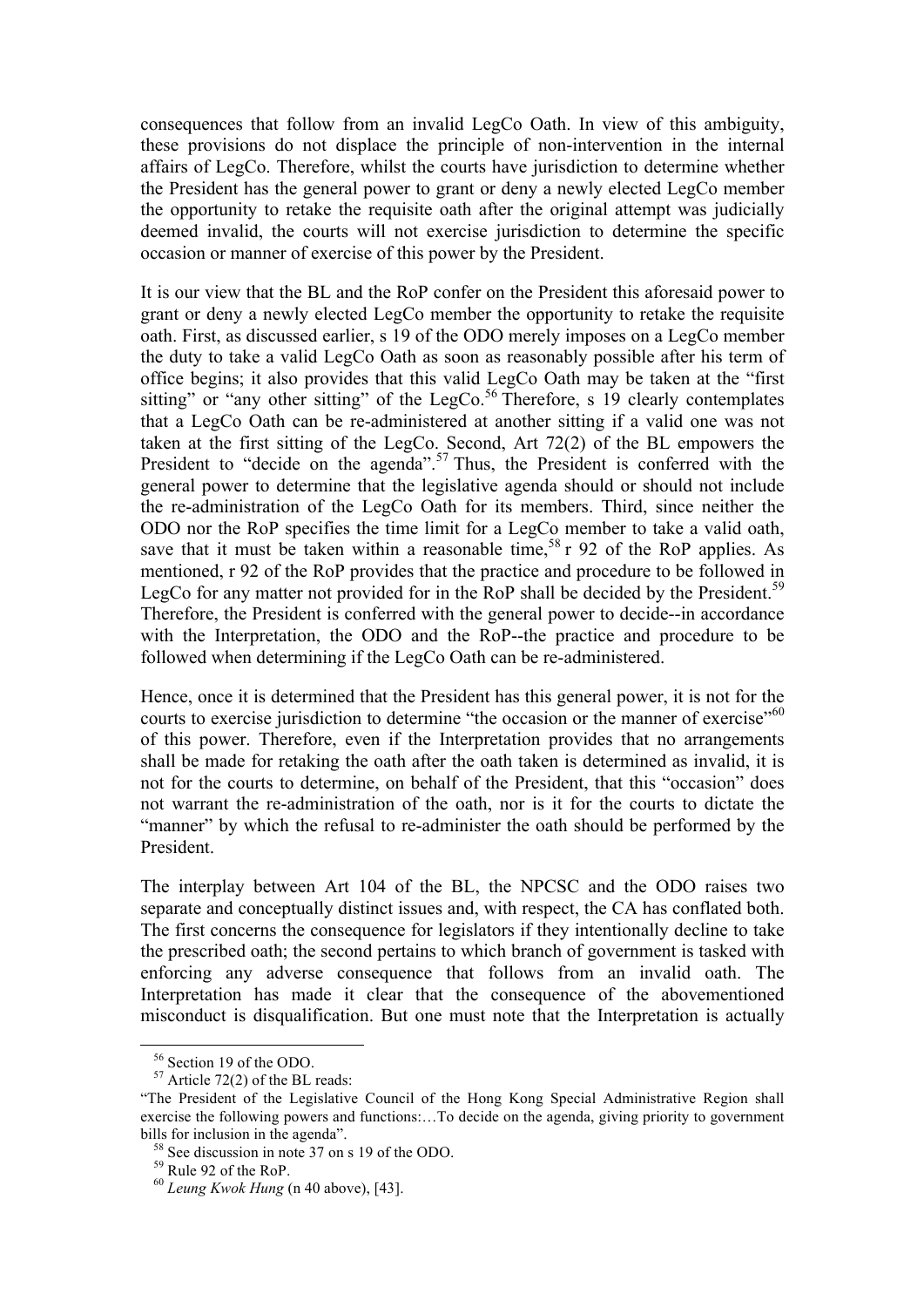*silent* on whether the judiciary has to be the branch of government that disqualifies a lawmaker after his oath is deemed invalid.<sup>61</sup> Therefore, neither Art 104 of the BL nor the Interpretation displaces the principle of non-intervention in the internal process of LegCo on the latter issue. Furthermore, the Interpretation is also silent on whether it applies retrospectively to events that predated its announcement, an issue we will now examine.

### **3. Retrospectivity of the NPCSC Interpretation**

The CA held that the question of whether the NPCSC Interpretation applies retrospectively "cannot and does not arise", <sup>62</sup> because "the Interpretation, by definition, sets out the true and proper meaning of art.104 from day one".<sup>63</sup> An implicit assumption in the CA's ruling seems to be that NPCSC Interpretations operate in the same way as common law decisions: when the NPCSC delegates issue an Interpretation, they are acting as common law judges who merely declare what the relevant BL provision has always meant from its inception. Underpinning this assumption is the declaratory theory of judicial decisions, where the common law is seen as "an immutable body of doctrine existing from time immemorial", <sup>64</sup> waiting to be discovered and declared by judges who do not make or change it.<sup>65</sup> Therefore, when a new judicial proposition is announced, the law is revealed but not changed at all.<sup>66</sup> It follows that if NPCSC Interpretations function in Hong Kong in the same way as common law judgments do, they should apply retrospectively.<sup>67</sup>

This approach was first adopted by the CFA when it grappled with the NPCSC's first post-handover Interpretation of the Basic Law. In 1999, following the CFA's landmark decision in *Ng Ka Ling v Director of Immigration*, <sup>68</sup> the NPCSC issued an Interpretation<sup>69</sup> of Arts  $22(4)^{70}$  and  $24(2)(3)^{71}$  of the BL. When the CFA had to decide

 $<sup>61</sup>$  It is also noteworthy that Professor Albert Chen, an eminent pro-Beijing constitutional law scholar</sup> and member of Hong Kong Basic Law Committee--a political body that advises the NPCSC prior to the official issue of any Interpretation--has revealed publicly prior to the CFI's ruling that it was open to the Hong Kong courts to punt the issue over to the oath administrator at the LegCo: Jeffie Lam and Joyce Ng, "Hong Kong Courts Can Decide Fate of At Least 10 Lawmakers despite Beijing Ruling" *South China Morning Post*(11 November 2016), available at http://www.scmp.com/news/hongkong/politics/article/2045224/hong-kong-courtscan-decide-fate-least-10-lawmakers-despite (visited 14 January 2017).<br>
<sup>62</sup> Chief Executive (n 1 above), [53].<br>
<sup>63</sup> Ibid.<br>
<sup>64</sup> Giannarelli v Wraith (1988) 165 CLR 543, 584-585.<br>
<sup>65</sup> Kleinwort Benson Ltd v Lincoln City Council [1999] 2 AC 349, 358.<br>
<sup>66</sup> Ibid.<br>
<sup>67</sup> In Hong

unresolved; but even if the courts can do so, "the circumstances must be so exceptional that the occasions when they would be held to exist would be very rare": *HKSAR v Hung Chan Wa* (2006) 9

HKCFAR 614, [25] (Li CJ).<br><sup>68</sup> (1999) 2 HKCFAR 4.<br><sup>69</sup> The Interpretation by the Standing Committee of the National People's Congress of Articles 22(4) and 24(2)(3) of the Basic Law of the Hong Kong Special Administrative Region of the People's Republic of China (Adopted by the Standing Committee of the Ninth National People's Congress at its Tenth Session on 26 June 1999), available at https://www.elegislation.gov.hk/hk/A106!en@1999-06-26T00:00:00/longTitle?elpid=254021 (visited 17 March 2017).<br><sup>70</sup> Article 22(4) of the BL reads:

<sup>&</sup>quot;For entry into the Hong Kong Special Administrative Region, people from other parts of China must apply for approval. Among them, the number of persons who enter the Region for the purpose of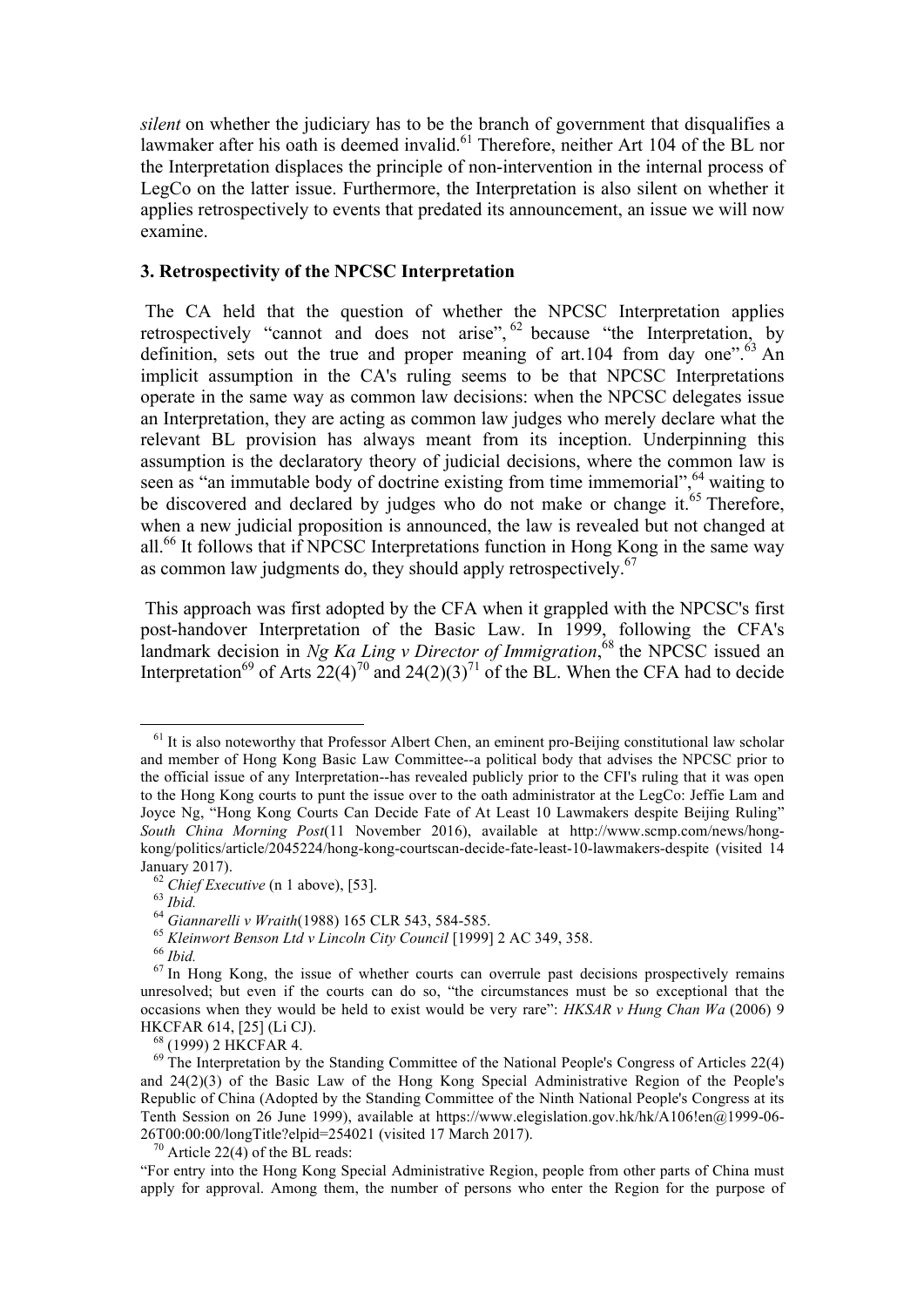on the temporal effect of that interpretation in *Lau Kong Yung v Director of*  Immigration,<sup>72</sup> it held that the Interpretation "dates from 1 July 1997 when the Basic Law came into effect"<sup>73</sup> and "declared what the law has always been".<sup>74</sup> Later, in *Director of Immigration v Chong Fung Yuen*, <sup>75</sup> when the CFA was asked to interpret Art 24(2)(1) of the BL,<sup>76</sup> it confined the "binding"<sup>77</sup> effect of the Interpretation to just Arts  $22(4)$  and  $24(2)(3)$ ,<sup>78</sup> even though one passage in the Interpretation suggests that it would govern Art  $24(2)(1)$  as well.<sup>79</sup> In doing so, the CFA once again treated an Interpretation as a judgment, "drawing an analogy between it and the concept of obiter dictum in the common law tradition".<sup>80</sup>

Insofar as the CA has applied the Interpretation retrospectively to events that predated its announcement, it was bound by CFA precedents; therefore, we do not disagree with the Court's decision to do so. However, if the CFA would like to review this retrospectivity issue in the future, we would like to sketch out an alternative view for its consideration.

Arguably, the Interpretation can be treated as a legislative enactment rather than a judicial decision. Albert Chen, a current and long-time member of the Hong Kong Basic Law Committee, has explained that an NPCSC Interpretation is "a legislative rather than judicial act".<sup>81</sup> Wang Zhenmin of Tsinghua University, a former member of the Hong Kong Basic Law Committee, has also argued that the NPCSC interprets laws in its capacity as a legislative body, ${}^{82}$  and insofar as an NPCSC Interpretation overrides a constitutional decision made by Hong Kong courts, this is "not dissimilar

"Residents of the Hong Kong Special Administrative Region ("Hong Kong residents") shall include permanent residents and non-permanent residents. The permanent residents of the Hong Kong Special Administrative Region shall be: (1) Chinese citizens born in Hong Kong before or after the establishment of the Hong Kong Special Administrative Region".<br>
<sup>77</sup> *Chong Fung Yuen* (n 75 above), 223D.<br>
<sup>78</sup> *Ibid.*, 223A-E.<br>
<sup>79</sup> That relevant passage of the first NPCSC Interpretation reads:

"The legislative intent as stated by this Interpretation, together with the legislative intent of all other categories of Article 24(2) of the Basic Law of the HKSAR of the PRC, have been reflected in the 'Opinions on the Implementation of Article 24(2) of the Basic Law of the HKSAR of the PRC 'adopted at the Fourth Plenary Meeting of the Preparatory Committee for the HKSAR of the NPC on

10 August 1996."<br><sup>80</sup> Albert HY Chen, "Another Case of Conflict between the CFA and the NPC Standing Committee?"(2001) 31 HKLJ 179, 185.

<sup>81</sup> *Ibid.* <sup>82</sup> *Zhenmin Wang, Zhongyang yu tebiexingzhengqu guanxi: yizhong fazhi jiegou de jieshi [The* <sup>82</sup> **Zhenmin Wang,** *Zhongyang yu tebiexingzhengqu guanxi: yizhong fazhi jiegou de jieshi [The Central-SAR Relationship: A Legal Analysis]*(Beijing: Qinghua daxue chubanshe, 2002) p 277.

<sup>&</sup>lt;u> 1989 - Andrea Stationen, Amerikaansk politiker († 1989)</u> settlement shall be determined by the competent authorities of the Central People's Government after consulting the government of the Region."<br><sup>71</sup> The relevant part of Art 24 of the BL reads:

<sup>&</sup>quot;Residents of the Hong Kong Special Administrative Region ("Hong Kong residents") shall include permanent residents and non-permanent residents. The permanent residents of the Hong Kong Special Administrative Region shall be: (1) Chinese citizens born in Hong Kong before or after the establishment of the Hong Kong Special Administrative Region; (2) Chinese citizens who have ordinarily resided in Hong Kong for a continuous period of not less than seven years before or after the establishment of the Hong Kong Special Administrative Region; (3) Persons of Chinese nationality born outside Hong Kong of those residents listed in categories (1) and (2)...".<br><sup>72</sup> (1999) 2 HKCFAR 300.<br><sup>73</sup> *Ibid.*, 326D.<br><sup>74</sup> *Ibid.*<br><sup>75</sup> (2001) 4 HKCFAR 211.<br><sup>76</sup> Article 24(2)(1) of the BL reads: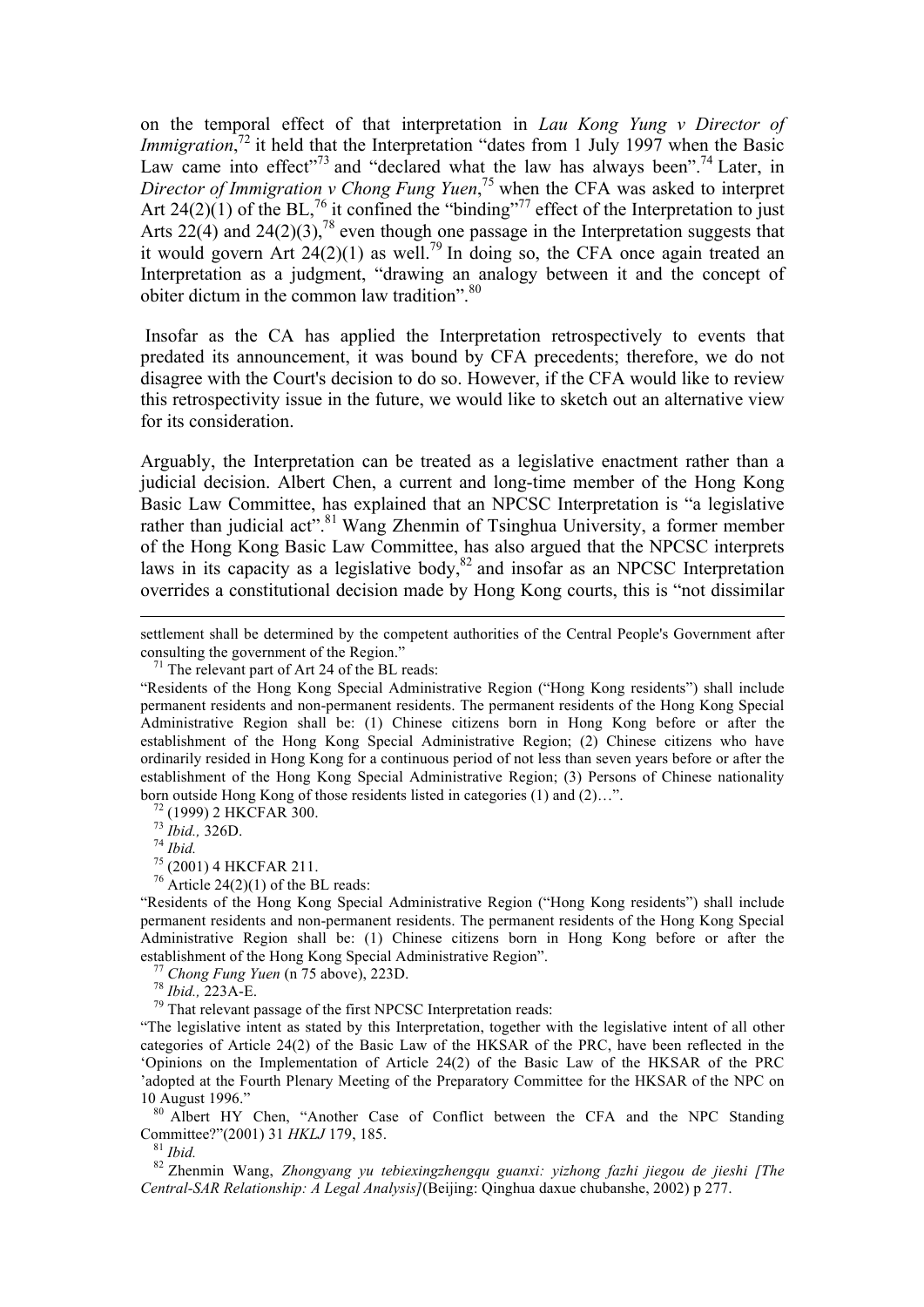to the overriding of precedents by *legislation* under common law systems".<sup>83</sup>

Assuming that the NPCSC Interpretation is treated as a piece of legislation, and if Hong Kong courts were to approach this legislation using common law principles of statutory interpretation,<sup>84</sup> the presumption against retrospectivity of legislation would apply. According to this presumption, unless a contrary intention appears, a legislative provision is presumed not to operate retrospectively,<sup>85</sup> that is, to impair vested rights acquired under then-existing laws or to create a new obligation, duty or disadvantage in relation to past events,<sup>86</sup> regardless of whether it is "penal in the sense of punishment". <sup>87</sup> In determining whether a provision is intended to operate retrospectively, the courts will consider the possible degree of unfairness so caused; the greater the unfairness, the stronger the presumption that the legislature did not so intend.<sup>88</sup> Therefore, penalties for non-compliance with the law, criminal or not.<sup>89</sup> should not be altered to the detriment of the wrongdoer after the wrong was committed, as that would be most unfair.<sup>90</sup>

On the facts, when Leung and Yau were first requested to take the LegCo Oath, the rules on oath taking were only set out in ss 19 and 21 of the ODO and Art 104 of the BL. But the Interpretation subsequently imposes an obligation on one to take the legislative oath in a manner specified in the Interpretation,<sup>91</sup> prescribes a penalty of "forthwith"<sup>92</sup> disqualification if one declines to take the oath,<sup>93</sup> and denies the oath taker another opportunity of re-taking the oath if the prior oath has been deemed invalid. <sup>94</sup> All of the above requirements are *additional* to the statutory and constitutional obligations expressly laid out in the ODO and the BL. On 12 October 2016, nobody would have understood from the pre-existing statutory and constitutional provisions that the consequences for declining to take the legislative oath would be so severe, as hitherto these consequences simply did not exist.

Nor is there any contrary intention in the Interpretation itself to rebut this presumption. We must highlight that the Interpretation is actually *silent* on whether it applies retrospectively to oaths already taken. If the NPCSC had intended to make the

<sup>&</sup>lt;sup>83</sup> Zhenmin Wang, "From the Judicial Committee of the British Privy Council to the Standing Committee of the Chinese National People's Congress--An Evaluation of the Legal Interpretive System after the Handover"(2007) 37 *HKLJ* 605, 611 (emphasis added).See also Anthony Mason, "The Rule of Law in the Shadow of the Giant--The Hong Kong Experience"(2011) 33*Sydney Law Review*623, 640.<br><sup>84</sup> We concede that it is open to Hong Kong courts, if they so choose, to adopt principles of statutory

interpretation applied by Chinese courts when they address an NPCSC Interpretation, but a discussion of such principles is beyond the scope of this case note. We are assuming herein that Hong Kong common law courts will prefer to approach the NPCSC Interpretation using common law principles of

statutory interpretation, if they decide to treat the Interpretation as a piece of legislation.<br><sup>85</sup> Bennion and Jones (n 37 above) p 291; Spread Trustee Co Ltd v Hutcheson [2012] 2 AC 194, [65].<br><sup>86</sup> Yew Bon Tew v Kender

<sup>10.3.8;</sup> *L'Office Cherifien des Phosphates Unitramp SA v Yamashita-Shinnihon Steamship Co Ltd (The* 

<sup>&</sup>lt;sup>89</sup> Greenberg (n 88 above) para 10.3.13 footnote 184; see also para 10.3.14.<br><sup>90</sup> Bennion and Jones (n 37 above) p 738.<br><sup>91</sup> Interpretation of Article 104 (n 18 above) para 2(2).<br><sup>92</sup> Ibid., para 2(3).<br><sup>93</sup> Ibid. <sup>94</sup> Ib